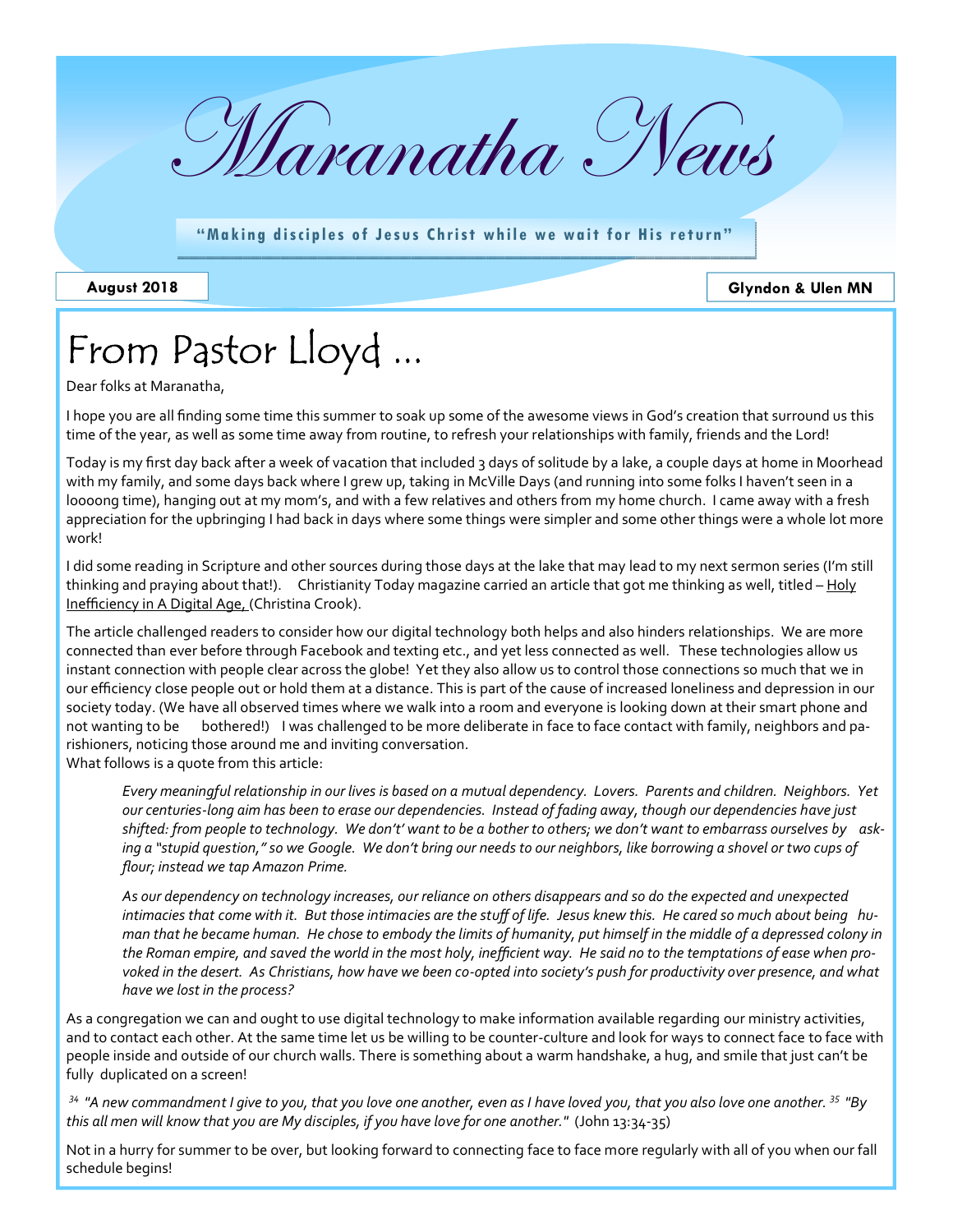## **Maranatha Council Meeting @ Glyndon**

Council did not meet in July

## **Maranatha Council Meeting @ Ulen**

The Ulen Maranatha Church Council met July 10, 2018. The meeting was called to order at 7PM by President Greg Zillmer. Present were Harvey Dahl, Jeannine Hess, Ron Larson, Jerry Dalen, Mary Ann Schneidermann, Greg Zillmer, Brad Dunham, and Matt Klemetson. Harvey Dahl gave devotions reading from book of Mark, chapter 6.

**Secretary's Report:** Read with no additions or corrections. Motion by Brad, second by Matt to approve, carried.

**Treasurer's Report:** Distributed and explained; no additions or corrections. Motion by Matt, second by Brad to accept, carried.

**Deacon's Report:** Congregational survey forms are being distributed or mailed. To be returned by August 15.

**Trustee's Report:** Voucher form has been developed. This will be used if there are requests for financial assistance; dollar amount is limited and is to be used at only specified businesses as listed on the voucher.

**Christian Education:** Preparation continues to be done for VBS.

**Worship and Music:** No report.

Pastor's Report: 12 pastoral visits with 1 home communion service has been done since June council meeting. Visitation to families with children entering third/fourth grade has begun. July 31 will be a canvassing day of the community to invite children to VBS. This is also planned prior to the beginning of the Sunday School year. The new member class is being held. A hymn sing is being planned for July 15 at 7PM. Pastor Luke is doing the service at Viking Manor during the month of July.

**Old Business:** The AED has been ordered.

**New Business:** A Fall trap shoot and picnic will be held September 9 at the Zillmer farm. A Veteran's Day Appreciation was again discussed to be held at the time of Veteran's Day in November.

Motion by Brad to adjourn; second by Jeannine. The Lord's Prayer was prayed in closing. Jerry Dalen volunteered to give devotions at council meeting August 14 at 7PM.

Respectfully submitted, Mary Ann Schneidermann

## **WMF NOTES (Women's Missionary Federation) GLYNDON MORNING WMF**

Morning WMF met July 10 at the church with nine ladies present. Mary opened with devotions "God's Faithfulness". Lila E. led our Bible Study "Hope Through Trials".

Secretary's report was read and approved. Treasurer's report was read and approved.

#### **Old Business:**

There are now four new small spatulas in the kitchen.

#### **New Business:**

We sent Emy DeBoer birthday blessings and a love gift. We remembered Debbie Strong with a card and love gift.

Pat J. made a motion to send \$100 to Home Missions, Clarice seconded it, it was approved.

We closed with singing "Be Still My Soul" and "Know That I am God".

Clarice S. served lunch.

Faithfully submitted, Joan Pake, Secretary

#### **ULEN WMF**

On Monday, July 16th at 7 p.m., Nancy opened our WMF meeting with prayer with 17 ladies present and 1 young person. We sang "Be Still My Soul" and then shared our Bible Study lesson entitled "WHEN HOPE WAVERS 11: Hope Through Trials".

Secretaries report was read and accepted with a motion by Ellen and second by Ruth.

Treasurer's report was read and accepted with a motion by Joyce and second by Ruth.

#### *OLD BUSINESS:*

We did not need to serve at Wilderness Bible Camp this year as Glyndon did.

#### *NEW BUSINESS:*

This months project offering of \$50.00 will be given to Home Missions.

There will be a VBS workshop on Thursday, July 19th at 1pm Two quilts and four small baby quilts were sent off to the Alaska Mission.

It was decided to serve Egg Bake, Fruit, Muffins, Orange Juice and Coffee for the Class of 1954 Saturday morning of Ulen Turkey Days starting at 10 a.m. Those volunteering for egg bakes are: Ruth, Ellen and Dianne. Muffins: Patty, Marilyn and Mary Ann.

We closed our meeting with individual prayers, The Lord's Prayer and Table Prayer.

A delicious lunch was prepared by Karen and served by her two daughters Kathy and Lisa.

Respectfully submitted by Dianne Dahl, Secretary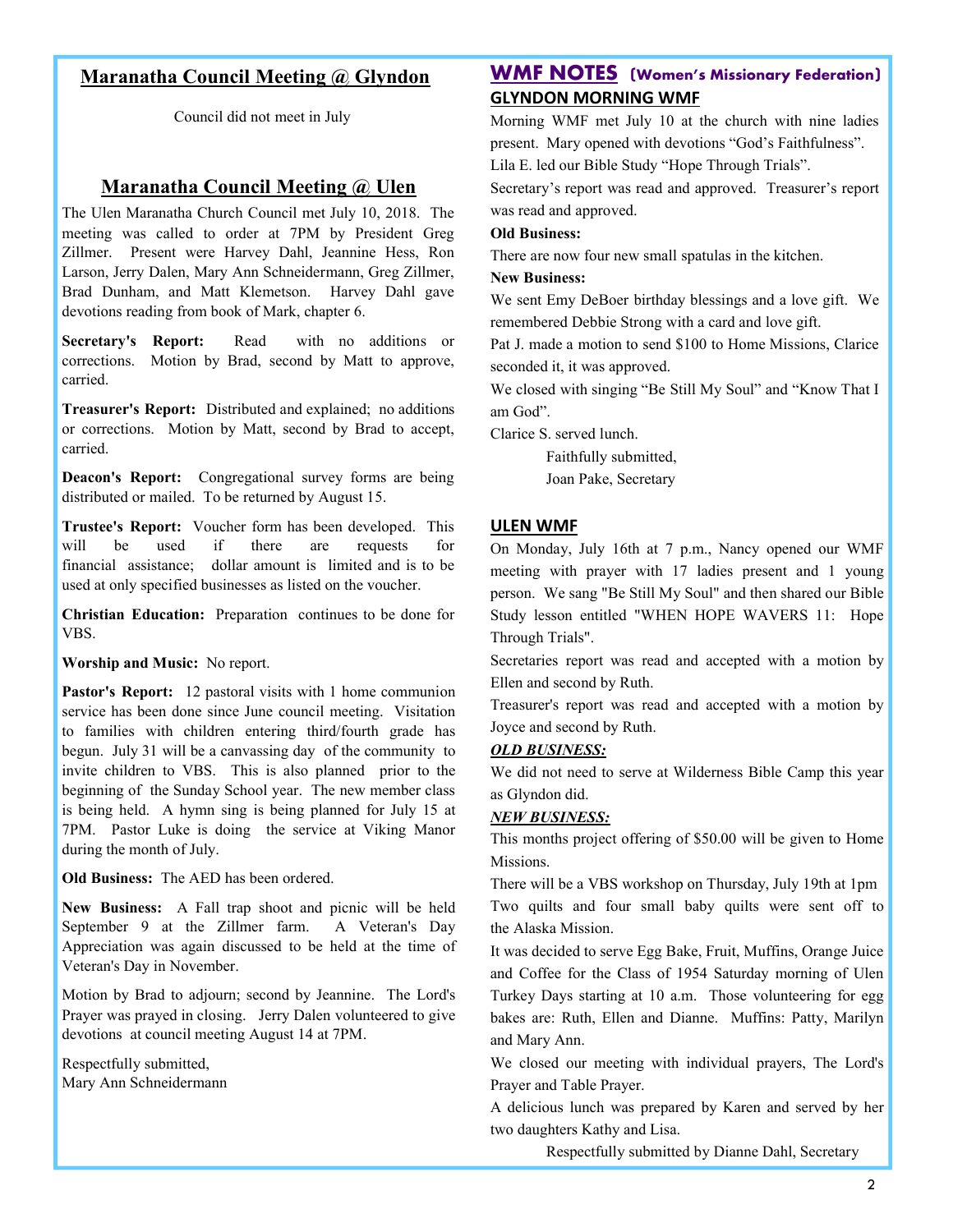### **GLYNDON EVENING WMF**

Kristine called the meeting to order after a delicious potluck supper. 15 ladies were present.

Luci read the minutes of the last meeting and Pat gave the treasurers report. Both reports were approved as given.

#### **Old Business:**

- 1. Activity bags continue to be updated.
- 2. The Welcome bag for the Tonneson's is coming along nicely.
- 3. More linens (given by Ulen) have been delivered to the Memory Care Unit for the Homeless.

#### **New Business:**

- 1. The WMF Bible study starting in August led by Mel will be "Just Open the Door" by Jen Schmidt. It is a study of Biblical Hospitality.
- 2. Group #3 is serving at this time. There are many Sundays available to serve.
- 3. Royalty Fun Night for 20-40ish age group will be on August 16th from 6:30 until 8:00p.m.
- 4. The new correctional facility in Moorhead will be needing 110 volunteers on September 10th to help with staff readiness. Must register to volunteer.
- 5. Motion made by Michelle/seconded by Mel to support Ignite Light Project that helps neglected and abused children. More information coming in bulletin and newsletter as to items needed.
- 6. Motion made by Michelle/seconded by Mel to support and donate \$100 to the VBS fleece project. Kristine will pick up the fleece.
- 7. Motion made by Carol/seconded by Liz to contribute \$50 to Home Missions.

Jean Q. shared her experiences from the conference in Dickinson. 3 workshops included forgiveness, hospitality, and serving from a satisfied heart. Next year the conference will be in Pennsylvania.

Birthday cards were signed.

Prayer requests were shared.

Respectfully submitted by Luci

## *-----------------------*



Ulen. Please join us and bring your instrument, voice, or listening ears! Also, bring refreshments to share. Thanks!

*--------------------------*



**Thank You** to all Men & Women, family and friends, who are serving our country both here at home and in other countries! *Trent Dufault*, son of Todd & Sara Dravland *Allan Fuglie*, grandson of Duane & Kathy Fuglie *Andy Heisinger*, husband of Tracy *Kyle Johnson*, son-in-law of Gary & Debi Langerud *Luke Koerner*, grandson of Roger & Sharon Wright *Jessica Myers*, granddaughter of Gerrie Payne

*Luke Stensgard*, grandson of Jane Williams *Jonathan Taylor*, grandson of Fran Jenson *Josh Trulson*, son-in-law of John & Terrie Enlow *Marcus Young*, John & Terrie Enlow's niece's husband



#### **GLYNDON Wednesday evenings:**

Bible Study and Fellowship meet at 6:00 - 9:00pm

- **Aug 1:** Meet at Brian Dahl home, (12753 110th St N, Felton)
- **Aug 8:** Redhawks Game. Leaving from church at 6:00pm. Returning right after game. Bring money for concessions. Tickets will be provided. Sign up by Aug. 5.
- **Aug 15:** Meet at the church, Welcome for Pastor Ryan
- **Aug 5 & 12:** 6:30-8:30pm Spikeball and Pizza at St. Paul's in Fargo.
- **Aug 18-19:** Valley Fair Staying at AFLBS Dorms on Saturday evening and attending Valley Fair on Sunday, returning home on Sunday evening. Transportation and stay at the dorms will be covered. Valley Fair Ticket (between \$30 - 40) and food will be your responsibility. Sign up by Aug. 15.

We continue to look for commitments to donate to **Narcice, Our Compassion Child** from Togo, Africa.

Looking for **Youth Representatives and Adult Mentors** to be part of the Youth Ministry Team.

*(Any youth that go camping, to the Redhawks game, or Valley Fair or any other event this year are required to and must have a current Medical Release and Liability Waiver on file. These can be printed by going to maranathafreelutheran.com and going to downloads, then click on forms. Forms are also available in church office.)*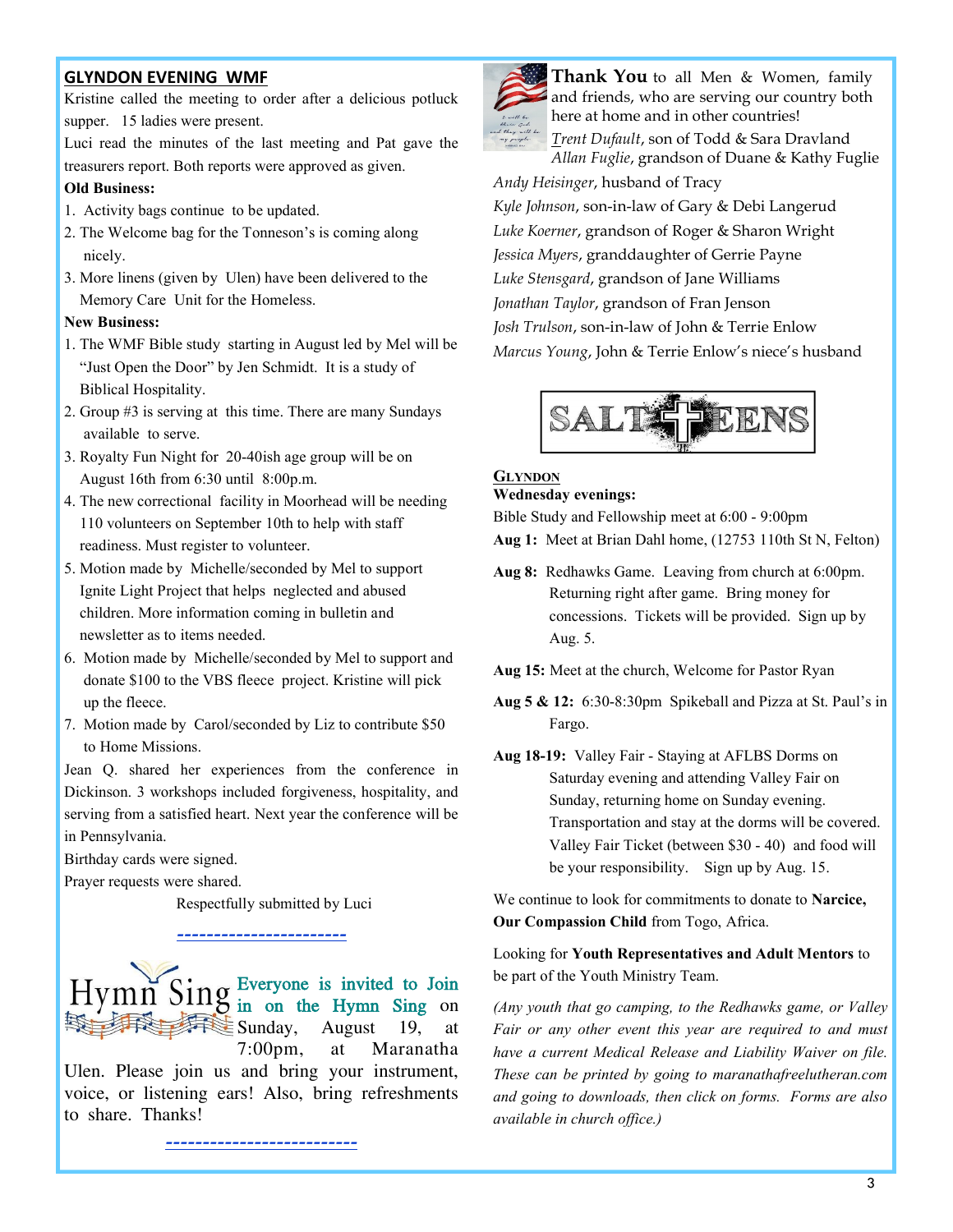## *Happy Birthday!*

| Annie Rognlie                 |
|-------------------------------|
| Peter Habedank                |
| <b>Bud Buchfink</b>           |
| <b>Gabriel Olek</b>           |
| Carter Schmidt                |
| <b>Trent Dufault</b>          |
| Amy Menholt                   |
| Kenton Chromey                |
| August Crooke                 |
| Mary Beth Fevig               |
| Christopher Nelson            |
| <b>Emily Loyd</b>             |
| <b>Brian Dahl</b>             |
| Nikki (Klevgaard) Rheault     |
| Hayden Heisinger              |
| Pastor Dan Hurner             |
| Dean Cin                      |
| <b>Wendy Fevig</b>            |
| Cianna Gilbert                |
| Heidi Bushy                   |
| Samantha (Tweten) Zimmerman   |
| Avery Austinson-Schultz       |
| <b>Ella Sivertson</b>         |
| Zach Schneidermann            |
| <b>Bonita Chromey</b>         |
| Ronan John                    |
| Dianne Sivertson              |
| John Austinson                |
| Bob Jenson                    |
| Noah Klemetson                |
| Carmen Nelson                 |
| Elijah Gallagher              |
| Vickie Haverkamp              |
| <b>Bruce Wolla</b>            |
| Sara Dravland                 |
| Nicolette Jensen              |
| LaVerle Severson              |
| Jennifer Jensen               |
| Wayne Lunder                  |
| Allan Gwin                    |
| Bobby Olson                   |
| Liz Walker                    |
| <b>Tim Schlauderaff</b>       |
| Scott Ladwig                  |
| Angie Guscette                |
| Autumn Schlauderaff           |
| Renate Schmitke               |
| Gerrie Payne                  |
| <b>Tyler Bushy</b>            |
| Malea Bates                   |
| Max Okke                      |
| Renae Jensen                  |
| Courtney (Austinson) Habedank |
| Dandrea Gwin                  |
| <b>Todd Scheuring</b>         |
| <b>Brittany Forness</b>       |

| Julie Johnson  | August 31 |
|----------------|-----------|
| Lana Davis     | August 31 |
| Elaine Gullick | August 31 |
| Mark Spielman  | August 31 |
|                |           |

## *Happy Anniversary!*

August 01 August 01 August 02 August 02 August 03 August 03 August 04 August 05 August 05 August 05 August 06 August 06 August 06 August 08 August 08 August 09 August 09 August 10 August 10 August 11 August 11 August 11 August 12 August 13 August 13 August 14 August 15 August 15 August 16 August 17 August 17 August 18 August 18 August 19 August 19 August 20 August 21 August 21 August 21 August 22 August 22 August 22 August 22 August 23 August 23 August 23 August 24 August 26 August 26 August 27 August 28 August 29 August 30 August 30 August 30 August 30

| Samuel & Sarah Quanbeck          | August 04 |
|----------------------------------|-----------|
| Jack & Dana Mitchell             | August 05 |
| Matt & Melody Okke               | August 07 |
| Dean & June Cin                  | August 10 |
| Stan & Jeanie Rasmussen          | August 12 |
| John & Katie (Klevgaard) Schantz | August 12 |
| Alex & Erin (Dahl) Monseth       | August 12 |
| Pat & Cindy Leach                | August 13 |
| Pastor Seth & Brittany Forness   | August 13 |
| Josh & Ashley Trulson            | August 13 |
| Pastor Lloyd & Jean Quanbeck     | August 15 |
| Pastor Jarrod & Elise Hylden     | August 15 |
| Mike & Kim Johnson               | August 15 |
| Eric & Vanessa Skolness          | August 16 |
| Jon & Diane Rosenfeldt           | August 17 |
| Pastor Dan & Hannah Hurner       | August 20 |
| Andrew & Emily Dalen             | August 20 |
| John & Andrea Rootham            | August 21 |
| Ryan & Amy Menholt               | August 22 |
| Charlie & Jill Toms              | August 23 |
| Mark & Jenifer Spielman          | August 25 |
| Bill & Joy Dale                  | August 25 |
| Jake & Sheila Murack             | August 26 |
| Will & Tammy Oswald              | August 28 |
| Dan & Carol Johnson              | August 30 |



Teams continue traveling for a few more weeks this summer from our A F L B S (Association Free Lutheran Bible  $School$  in Plymouth, MN.

Traveling with a team from Maranatha are Abby Dahl who is traveling with the Zion Team and Josiah Quanbeck who is traveling with the Jeremiah Team.

Let's continue to remember all of them in our prayers as they finish up the summer!

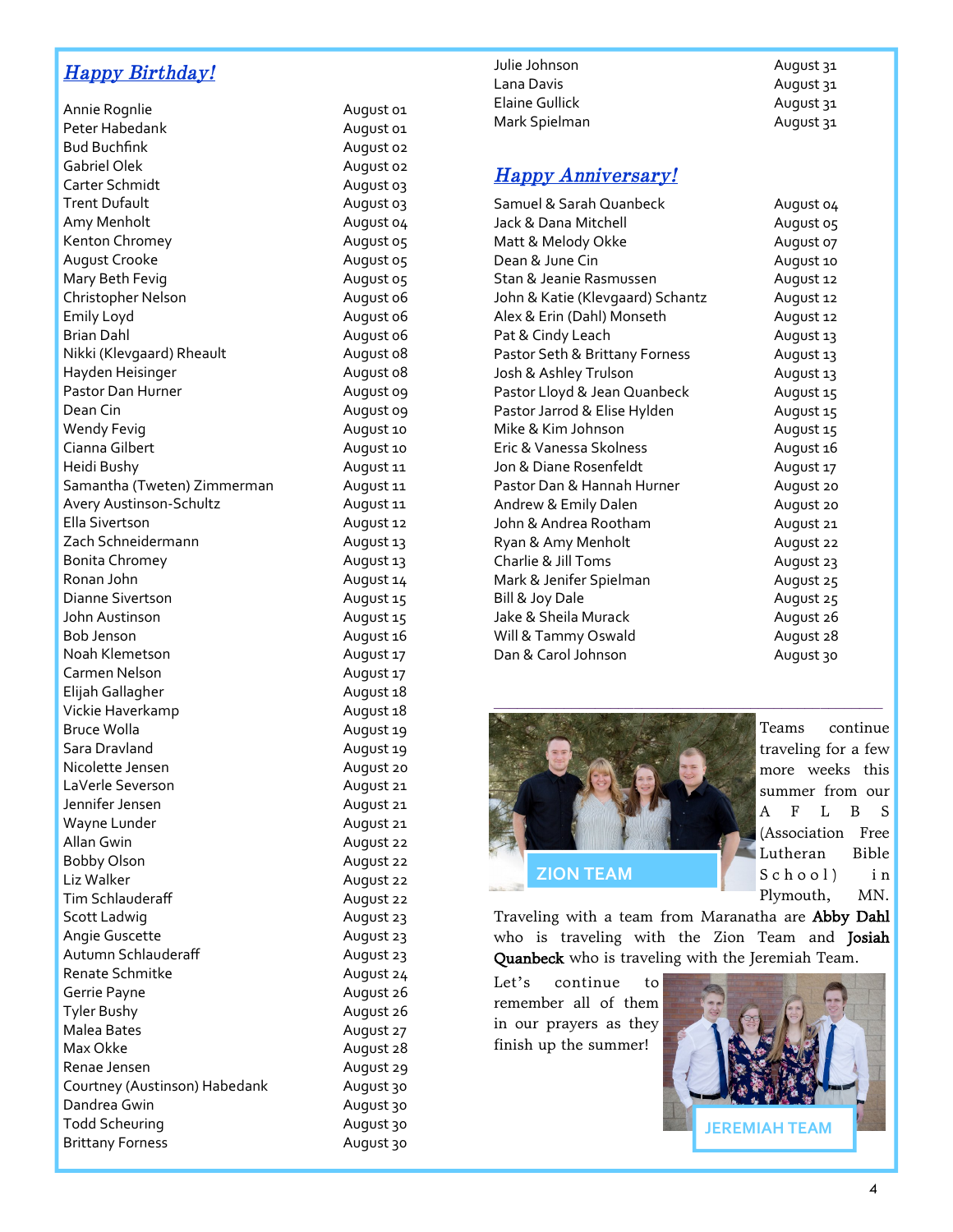## BIBLE CAMPS, VACATION BIBLE SCHOOL

## **INSPIRATION POINT AT CLITHERALL, MN**

Junior & Senior High Camps (Check their webpage for various schedules)

## **TRAILS END BIBLE CAMP, MONTANA -**

Various Dates Brochures on Kiosk and in office.

## **VACATION BIBLE SCHOOL**

## **Glyndon & Ulen August 6 - 10**

**Glyndon 9:00am - Noon & Ulen 6:30 - 8:30pm**

The VBS Theme for 2018 is **Shipwrecked: Rescued by Jesus.**

Day 1 When you're lonely...Jesus rescues! Luke 15 Day 2 When you worry...Jesus rescues! Luke 10 Day 3 When you struggle…Jesus rescues! Luke 22 Day 4 When you do wrong…Jesus rescues! Luke 23-24 Day 5 When you're powerless…Jesus rescues! Acts 3

**Glyndon Program at 11:30 am on Friday** for the parents and friends with a picnic to follow. If you would like to bring something to share feel free but not necessary. Hot dogs, buns, watermelon and chips will be provided.

## **Vacation Bible School at Maranatha -Ulen 6:30-**

**8:30pm.** Invite all the children you know! Registration forms and flyers are at the church. You may also register by calling the church at (218) 596-8580. If you would like to help with VBS, talk to Ruth Larson (218-494-3457) or Jeanette Berntson (218- 596-8517).

AFLBS Team this year will be the Jeremiah Team, (Josiah

**===========================**

Quanbeck, Hannah Peterson, Adreana Marschner, Ben Nelson) Pray for the team as they prepare for the week. Pray also for students and those who will be working on the VBS here in our churches.



## **New in the Library at Glyndon**



**Adult Fiction**  $\rightarrow$  What happens when Jack Frost meets Merry Noel Blake? Find out in Judy Baer's "Love Finds you in Frost, Minnesota"!

**Adult Non-Fiction >** "The Good Dad" by **IDrary** president and CEO of Focus on the Family, Jim Daly, is about becoming the Father you were meant to be.

## **Library at Ulen**

Questions about the library - contact Kathy Fuglie or Marilyn Green.

=====================



**Pastor Ryan & Liz , Serena and William Tonneson will be arriving soon. We look forward to their arrival! Their first Sunday here will be August 5th and Pastor Ryan will be helping during the** 

**Vacation Bible School week.** 

**Please continue to pray for them as they make their move and that all their needs will be met.** 

| P | A | S | C | R | н                                                                                                                                  | D | P |   | M | F | R | C        | Y | N        | <b>AMAZED</b><br><b>ANSWER</b> | <b>BRINGING</b><br><b>DAUGHTER</b> |
|---|---|---|---|---|------------------------------------------------------------------------------------------------------------------------------------|---|---|---|---|---|---|----------|---|----------|--------------------------------|------------------------------------|
|   |   | R | F | F | F                                                                                                                                  | R |   |   |   | S | F | R        | S | E        | <b>BRFAD</b>                   | <b>GAILEE</b>                      |
|   | R |   |   |   | А                                                                                                                                  |   |   |   |   |   |   |          | Κ | K        | <b>BROKEN</b>                  | <b>HEALED</b>                      |
| K | R |   |   |   |                                                                                                                                    |   |   |   |   |   |   |          | N | $\Omega$ | <b>CROWD</b>                   | <b>HUNGRY</b>                      |
| F | F | M |   |   |                                                                                                                                    |   |   |   |   |   | G | R        | A | R        | <b>CRUMBS</b>                  | <b>LEAVING</b>                     |
| D | A |   |   |   |                                                                                                                                    |   |   |   |   |   | U | S        | Н | B        | <b>DAVID</b><br><b>FAITH</b>   | <b>LOAVES</b><br><b>NOTHING</b>    |
| 0 | D | R |   |   | А                                                                                                                                  | Ν |   | Ν |   | R | A | $\Omega$ | Т | E        | <b>ISRAFI</b>                  | <b>NUMBER</b>                      |
| H | D |   |   |   | G                                                                                                                                  |   | G |   |   |   |   | R        | F | С        | <b>JFSUS</b>                   | <b>PRAISED</b>                     |
| Υ |   | N | R | F | W                                                                                                                                  | S | N | A | D | н | S |          | U | R        | <b>KNFIT</b>                   | <b>REGION</b>                      |
|   |   |   | R |   |                                                                                                                                    | N | G |   | N | G |   | А        | F | $\Omega$ | <b>MERCY</b>                   | <b>REMOTE</b><br><b>REQUEST</b>    |
| N | A |   |   | N |                                                                                                                                    | D |   | S | S |   | Н | G        | N | W        | <b>MUTF</b><br><b>PICKED</b>   | <b>THANKS</b>                      |
| Д |   |   |   |   | B                                                                                                                                  |   |   |   |   |   |   |          | S | D        | <b>PIFCES</b>                  | <b>VICINITY</b>                    |
| М | N |   | S |   | S                                                                                                                                  | F |   |   |   |   |   |          | F | S        | <b>SHEEP</b>                   | <b>WALKING</b>                     |
| O | G |   |   |   |                                                                                                                                    |   |   |   |   |   |   |          |   | Т        | <b>SIDON</b>                   | <b>WOMAN</b>                       |
| W | M |   |   |   | U                                                                                                                                  | M | P |   | F |   | F | S        | L | F        | <b>THOUSAND</b>                |                                    |
|   |   |   |   |   | After you find all the hidden words the left over letters spell out a<br>Bible verse reading from the top left to the bottom right |   |   |   |   |   |   |          |   |          |                                |                                    |

### **LOOKING AHEAD:**

**Fall Schedule will begin on September 9th**

**GLYNDON:**

**Worship Service @ 9:30am Sunday School @ 10:45am ULEN Worship Service @ 9:00am Sunday School @ 10:30am**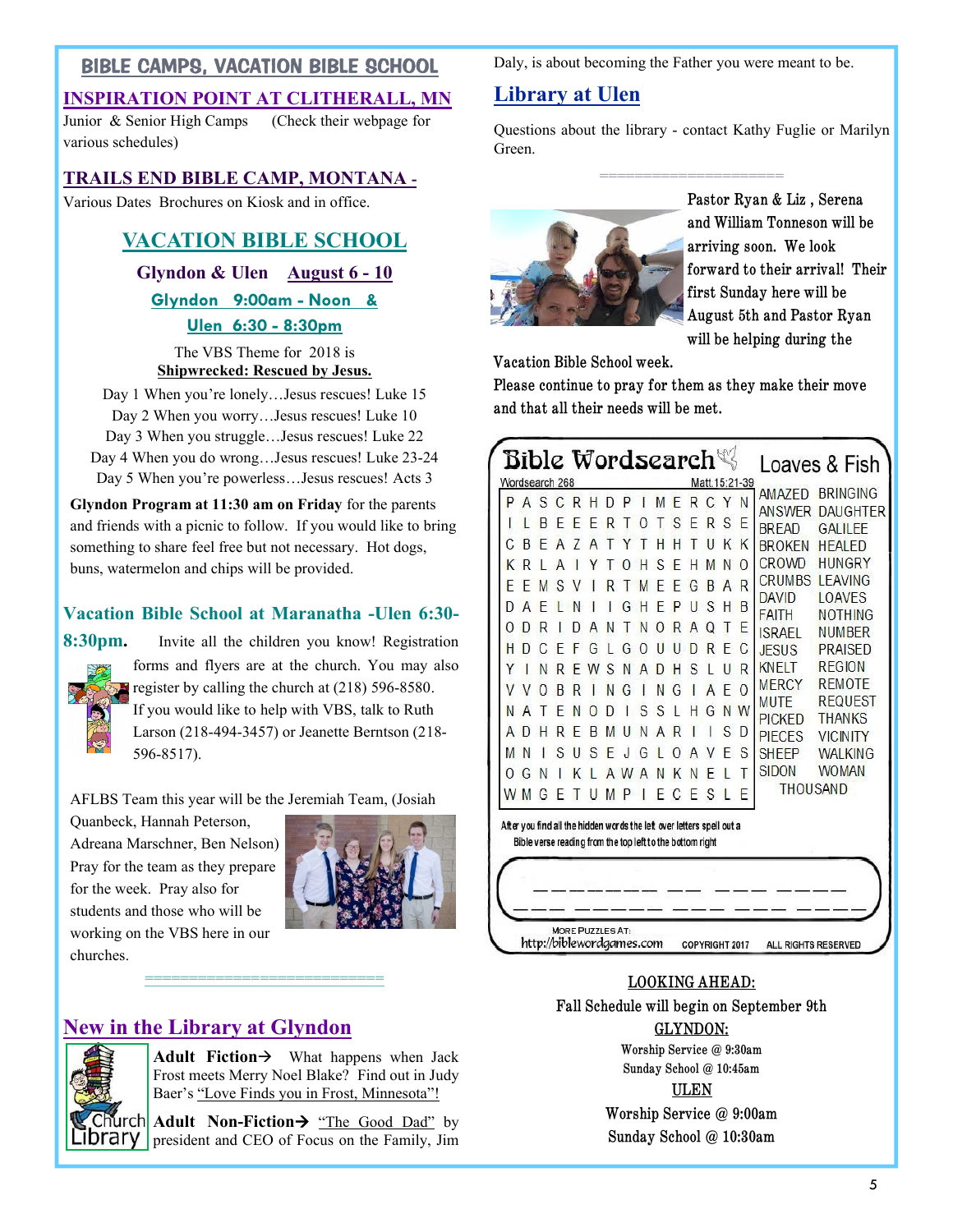### **Maranatha-Glyndon**

#### Maranatha Free Lutheran Church Monthly Financial Summary

| <b>JUNE GENERAL FUND INCOME</b>    | 6/30/2018<br>\$21,377.62 |
|------------------------------------|--------------------------|
| <b>GENERAL FUND EXPENSES</b>       |                          |
| Deacons                            | \$11,694.85              |
| Education                          | \$875.00                 |
| Finance                            | \$3,745,75               |
| Trustees                           | \$6,048.42               |
| Worship & Music                    | \$585.50                 |
| <b>JUNE GENERAL FUND EXPENSES</b>  | \$22,949.52              |
| <b>General Fund Balance Change</b> | -\$1,571.90              |

#### JUNE GENERAL FUND BALANCE \$78,182.72

|                                                      | 5/31/2018               |   |               |                 | 6/30/2018             |
|------------------------------------------------------|-------------------------|---|---------------|-----------------|-----------------------|
| <b>Special Funds</b>                                 | <b>Previous Balance</b> |   | <b>Income</b> | <b>Expenses</b> | <b>Ending Balance</b> |
| <b>Building Fund</b>                                 | 19,093.72               |   |               |                 | 19,093.72             |
| Cookbook Sales for Missions                          | 30.00                   |   | \$15.00       |                 | 45.00                 |
| Decorating Fund - Given to supplement trustee budget | 72.25                   |   |               |                 | 72.25                 |
| Gear Head Fund                                       | 1,184.59                |   |               |                 | 1,184.59              |
| Good Samaritan Fund                                  | 2,444.68                |   |               |                 | 2,444.68              |
| Memorial Fund                                        | 10,814.23               |   |               |                 | 10,814.23             |
| Men's Fellowship                                     | 408.01                  |   | \$50.00       | \$56.14         | 401.87                |
| Men's Fraternity                                     | 317.55                  |   |               |                 | 317.55                |
| <b>Outreach Ministries</b>                           | 166.42                  |   |               |                 | 166.42                |
| Parking Lot                                          | 1,671.74                |   |               |                 | 1,671.74              |
| Sound System Improvements                            | 17,705.00               |   | \$590.00      |                 | 18,295.00             |
| Sunday Fellowship Fund                               | 72.88                   |   |               |                 | 72.88                 |
| Sunday School Missions                               | 219.25                  |   |               |                 | 219.25                |
| Trails End Ranch                                     | 2,333.00                |   | \$230.00      |                 | 2,563.00              |
| <b>VBS Blanket Project</b>                           | 50.95                   |   |               |                 | 50.95                 |
| Wedding Fund                                         | 1,244.99                |   |               |                 | 1,244.99              |
| Wednesday Suppers                                    | 4,021.15                |   |               |                 | 4,021.15              |
| World Missions Fund                                  | 5,290.76                |   |               |                 | 5,290.76              |
| Youth FLY Fund                                       | 2,160.11                |   |               |                 | 2,160.11              |
| <b>Special Funds Balance</b>                         | 69,301.28               | Ś | 885.00        | 56.14<br>\$     | 70,130.14             |
| <b>General Fund Balance</b>                          | \$<br>79,301.58         |   |               |                 | \$<br>78,182.72       |
| <b>CHECKBOOK BALANCE</b>                             | \$<br>148,602.86        |   |               |                 | \$<br>148,312.86      |
| PETTY CASH BALANCE                                   | 20.00                   |   |               |                 | 20.00                 |

| Financial Snapshot - Maranatha Glyndon |   |                        |    |                          |               |  |                                                          |                                                         |  |
|----------------------------------------|---|------------------------|----|--------------------------|---------------|--|----------------------------------------------------------|---------------------------------------------------------|--|
| <b>General Fund</b>                    |   | Month of June          |    | <b>Year to Date</b>      | <b>Budget</b> |  | Monthly<br><b>Contributions Needed</b><br>to Meet Budget | <b>Percent of Budget</b><br>Received / Expended<br>YTD. |  |
| <b>Contributions</b><br>Expenditures   | э | 21,377.62<br>22,949.52 | \$ | 128,563.17<br>134,888.29 | \$370,380,27  |  | 30,865.02                                                | 34.71%<br>36.42%                                        |  |

Questions may be directed to Anne Manderud, Treasurer (218) 498-2617

Detailed financial reports are available in the Glyndon office.

 $\bar{z}$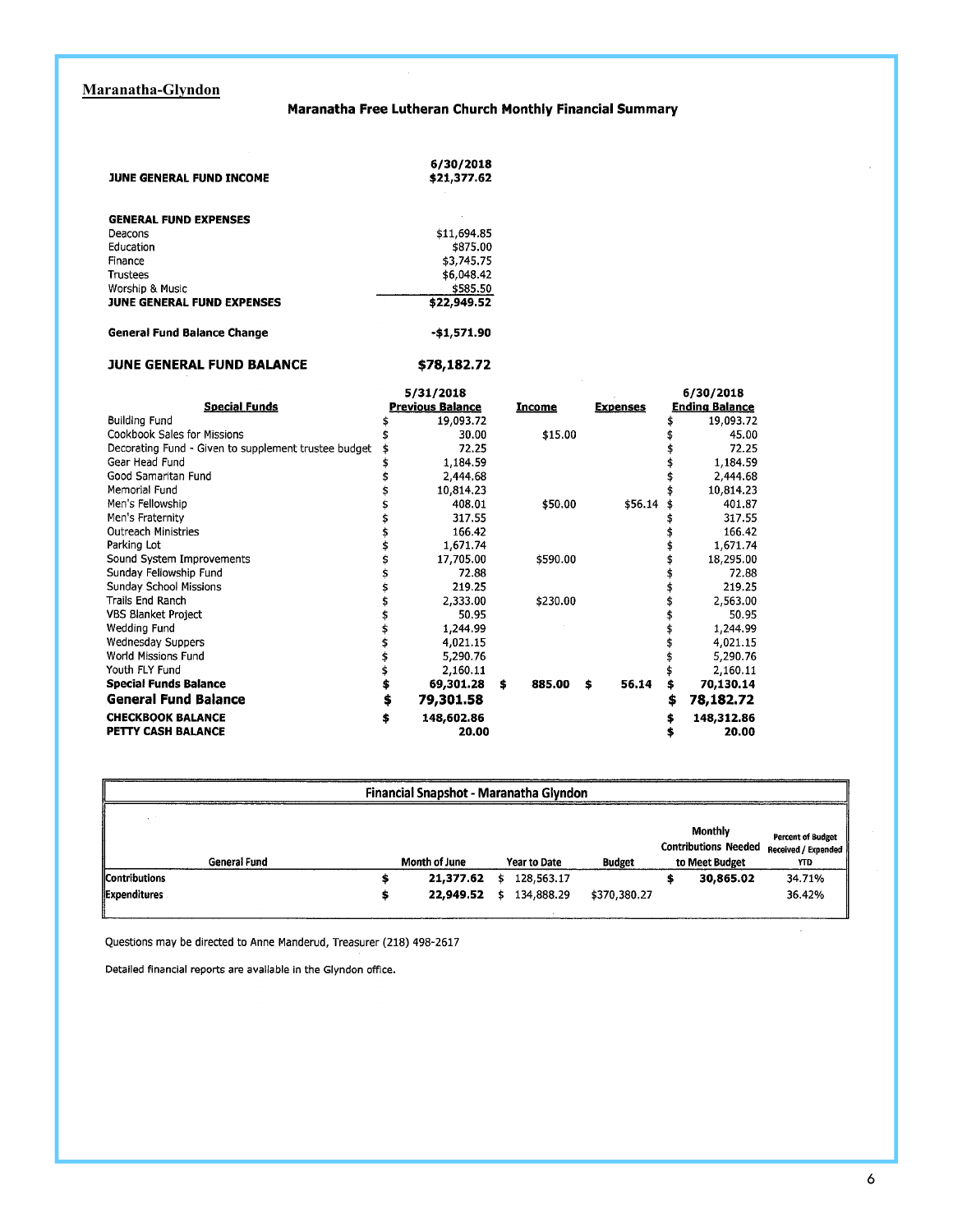#### **Maranatha-Ulen**

#### Maranatha Free Lutheran Church of Ulen Statement of Financial Income and Expense

|                              |                                            | Jun 18    | Jan '01 - Jun 18               |
|------------------------------|--------------------------------------------|-----------|--------------------------------|
| Ordinary Income/Expense      |                                            |           | Special Funds                  |
|                              | Income                                     |           | <b>AED Fund</b>                |
|                              | 4000 - Contributions Income                |           | <b>Building Fund</b>           |
|                              | 4000.1 General Fund Contributions          | 21,814.33 | Good Samaritan Fund            |
|                              | 4000 - Contributions Income - Other        | 500.00    | <b>Lenten Service Offering</b> |
|                              | Total 4000 · Contributions Income          | 22,314.33 | <b>Memorial Fund</b>           |
|                              | 4010 - Special Funds Income                |           | Men's Fellowship Fund          |
|                              | 4000.2 · Building Fund                     | 1,000.00  | Parish Nurse                   |
|                              | 4000.3 Men's Fellowship                    | 100.00    | Scholarship Fund               |
|                              | 4000.4 · Scholarship                       | 90.00     | Sunday School                  |
|                              | 4000.5 · Memorial Fund Income              | 0.00      | Youth FLY Fund                 |
|                              | 4000.6 · Lenten Service Offering Income    | 0.00      | <b>Total Special Funds</b>     |
|                              | 4000.7 · Youth/FLY Income                  | 0.00      | <b>TOTAL</b>                   |
|                              | 4000.8 · Good Samaritan Fund               | 55.00     |                                |
|                              | 4010 - Special Funds Income - Other        | 40.00     |                                |
|                              | Total 4010 - Special Funds Income          | 1,285.00  |                                |
|                              | <b>Total Income</b>                        | 23,599.33 |                                |
|                              | <b>Expense</b>                             |           |                                |
|                              | 69800 - *Uncategorized Expenses            | 0.01      |                                |
|                              | GFEXP - General Fund Expenses              |           |                                |
|                              | 5001 - Pastor Salary                       | 3,364.68  |                                |
|                              | 5001.1 · Pulpit Fill                       | 0.00      |                                |
|                              | 5002 - Custodial                           | 650.00    |                                |
|                              | 5002.1 · Secretary                         | 495.84    |                                |
|                              | 5003 - Travel Expense (Pastor)             | 225.63    |                                |
|                              | 5005 - Treasurer Expense                   | 0.00      |                                |
|                              | 5009 - Payroll Tax Expense                 |           |                                |
|                              | 5010 - Social Security Tax Expense         | 71.04     |                                |
|                              | 5011 · Medicare Tax Expense                | 16.62     |                                |
|                              | Total 5009 - Payroll Tax Expense           | 87.66     |                                |
|                              | 5014 · Housing Allowance (Pastor)          | 927.00    |                                |
|                              | 5099 - Donations to Ministries             | 0.00      |                                |
|                              | 5100 Maintenance and Repair Expense        | 0.00      |                                |
|                              | 5102 - Christian Education Expense         |           |                                |
|                              | 5102.1 · Sunday School Expense             | 0.00      |                                |
|                              | 5102.2 Confirmation Expense                | 0.00      |                                |
|                              | 5102 · Christian Education Expense - Other | 55.93     |                                |
|                              | Total 5102 · Christian Education Expense   | 55.93     |                                |
|                              | 5103 - Worship and Music Expense           | 309.99    |                                |
|                              | 5104 Utilties                              |           |                                |
|                              | 5104.1 Electricity                         | 120.47    |                                |
|                              | 5104.2 · Water and Garbage                 | 74.40     |                                |
|                              | 5104.3 - Telephone/Internet                | 85.36     |                                |
|                              | 5104.5 - Propane                           | 907.02    |                                |
|                              | Total 5104 · Utilties                      | 1,187.25  |                                |
|                              | 5105 - AFLC Stewardship                    | 0.00      |                                |
|                              | 5106 - Insurance Expense                   | 0.00      |                                |
|                              | 5109 - Snow Removal Expense                | 300.00    |                                |
|                              | 5111 - Building/Kitchen                    | 0.00      |                                |
|                              | 5300 - Office Supplies Expense             |           |                                |
|                              | 5300.1 - Printer Ink/Toner                 | 0.00      |                                |
|                              | 5300 · Office Supplies Expense - Other     | 0.00      |                                |
|                              | Total 5300 - Office Supplies Expense       | 0.00      |                                |
|                              | 6000 - Bank Fees                           | 20.00     |                                |
|                              | 6500 - Operations                          |           |                                |
|                              | 6502 - Postage, Mailing Service            | 0.00      |                                |
|                              | Total 6500 Operations                      | 0.00      |                                |
|                              | Total GFEXP - General Fund Expenses        | 7,623.98  |                                |
|                              | <b>SPEX - Special Fund Expenses</b>        |           |                                |
|                              | 5202 · Men's Fellowship Meals, Ent.        | 61.54     |                                |
|                              | Total SPEX - Special Fund Expenses         | 61.54     |                                |
| <b>Total Expense</b>         |                                            | 7,685.53  |                                |
| Net Ordinary Income          |                                            | 15,913.80 |                                |
|                              |                                            | 15,913.80 |                                |
| Ending Bank Balance Jun 2018 | \$62,222.88                                |           |                                |

640.00 20,096.61 3,033.47  $0.00$ 2,012.00 5,191.50 697.61 1,091.50 1,848.77 3,259.54 37,871.00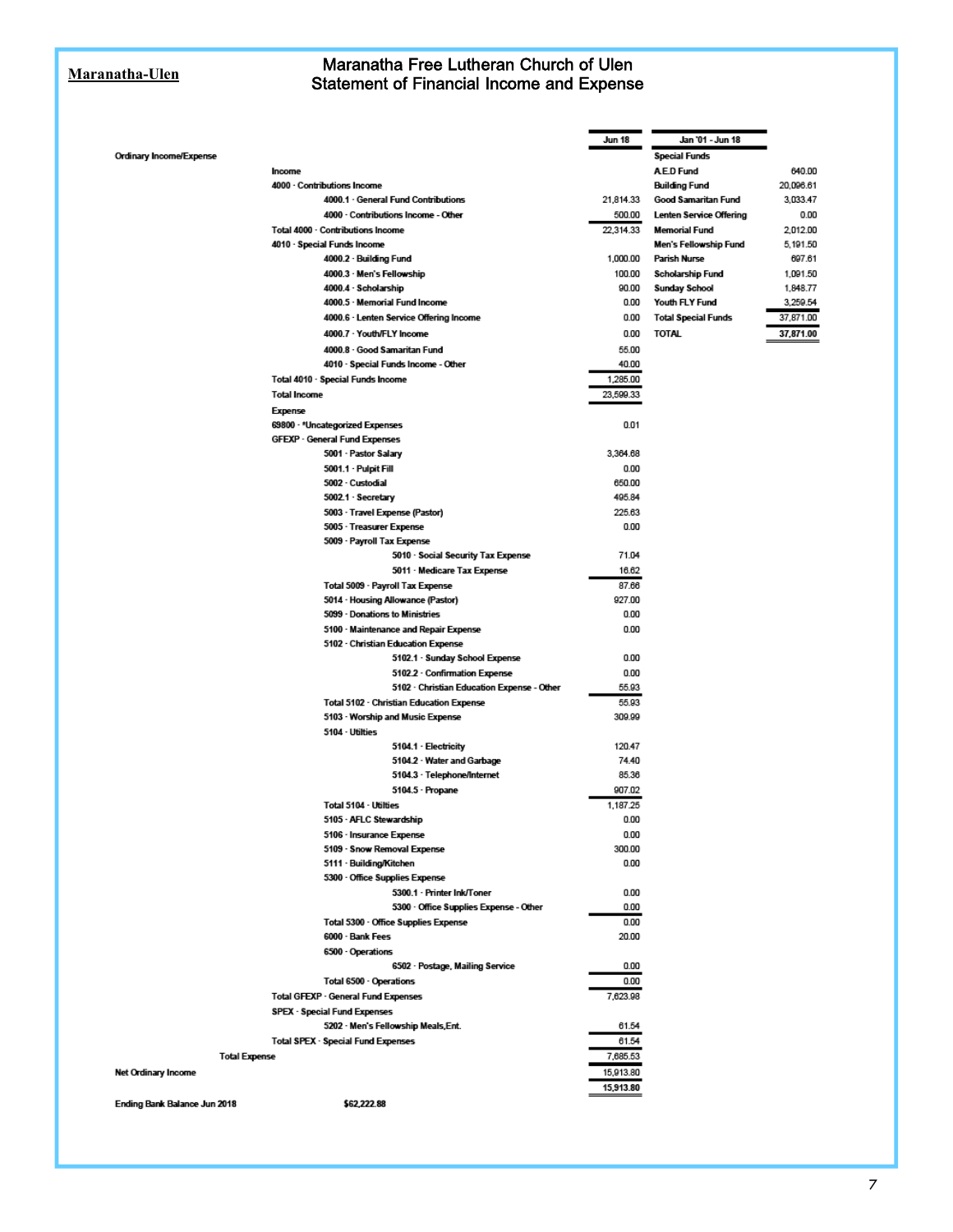

# **Glyndon MN**

"Making disciples of Jesus Christ while we wait for His return"

## **August 2018**

| Sun                                                                                        | Mon              | Tue                                                                                              | Wed                                                                          | Thu                 | Fri                                            | Sat                                                                                             |
|--------------------------------------------------------------------------------------------|------------------|--------------------------------------------------------------------------------------------------|------------------------------------------------------------------------------|---------------------|------------------------------------------------|-------------------------------------------------------------------------------------------------|
|                                                                                            |                  |                                                                                                  | 1<br>6:00pm SaltTeens @ Brian<br>Dahl home<br>7:00pm Deacon Meeting          | $\mathbf 2$         | 3                                              | $\overline{\mathbf{4}}$<br>7:00am Men's<br>Fellowship Bkft                                      |
| 5<br>9:30am Worship Service /<br>Communion<br>6:30pm Youth Spikeball &                     | $\boldsymbol{6}$ | $\overline{\mathbf{z}}$<br>7:00pm Under/30<br>meeting                                            | 8<br>6:00pm SaltTeens -<br>Redhawks Game<br>7:00pm Church Council<br>Meeting | 9                   | 10<br>12 Noon -<br><b>VBS</b> Family<br>Picnic | 11<br>7:00am Men's<br>Fellowship Bkft                                                           |
| pizza at St. Paul's in Fargo                                                               |                  |                                                                                                  | <b>VACATION BIBLE SCHOOL AUGUST 6 - 10</b>                                   | 9:00AM - 12:00 NOON |                                                |                                                                                                 |
|                                                                                            |                  |                                                                                                  |                                                                              |                     | Glyndon Days - Aug 9-11                        |                                                                                                 |
| $12$<br>9:30am Worship Service<br>6:30pm Youth Spikeball &<br>pizza at St. Paul's in Fargo | 13               | 14<br>10:30am Morning<br>WMF at church<br>7:00pm Under/30<br>${\rm meeting}$                     | 15<br>6:00pm SaltTeens at church<br>/ Welcome Pastor Ryan                    | 16                  | 17                                             | 18<br>7:00am-Men's<br>Fellowship Bkft<br><b>SaltTeens</b><br>Valley Fair<br><b>August 18-19</b> |
| 19<br>9:30am Worship Service<br>7:00pm Hymn Sing at<br>Maranatha-Ulen                      | 20               | 21<br>1:00pm Quilting<br>at church<br>7:00pm Evening<br><b>WMF</b><br>7:00pm Under/30<br>meeting | 22<br>6:00pm SaltTeens                                                       | 23                  | 24                                             | 25<br>7:00am-Men's<br>Fellowship Bkft                                                           |
| 26<br>9:30am Worship Service                                                               | 27               | 28<br>7:00pm Under/30<br>meeting                                                                 | 29<br>6:00pm SaltTeens                                                       | 30                  | 31                                             |                                                                                                 |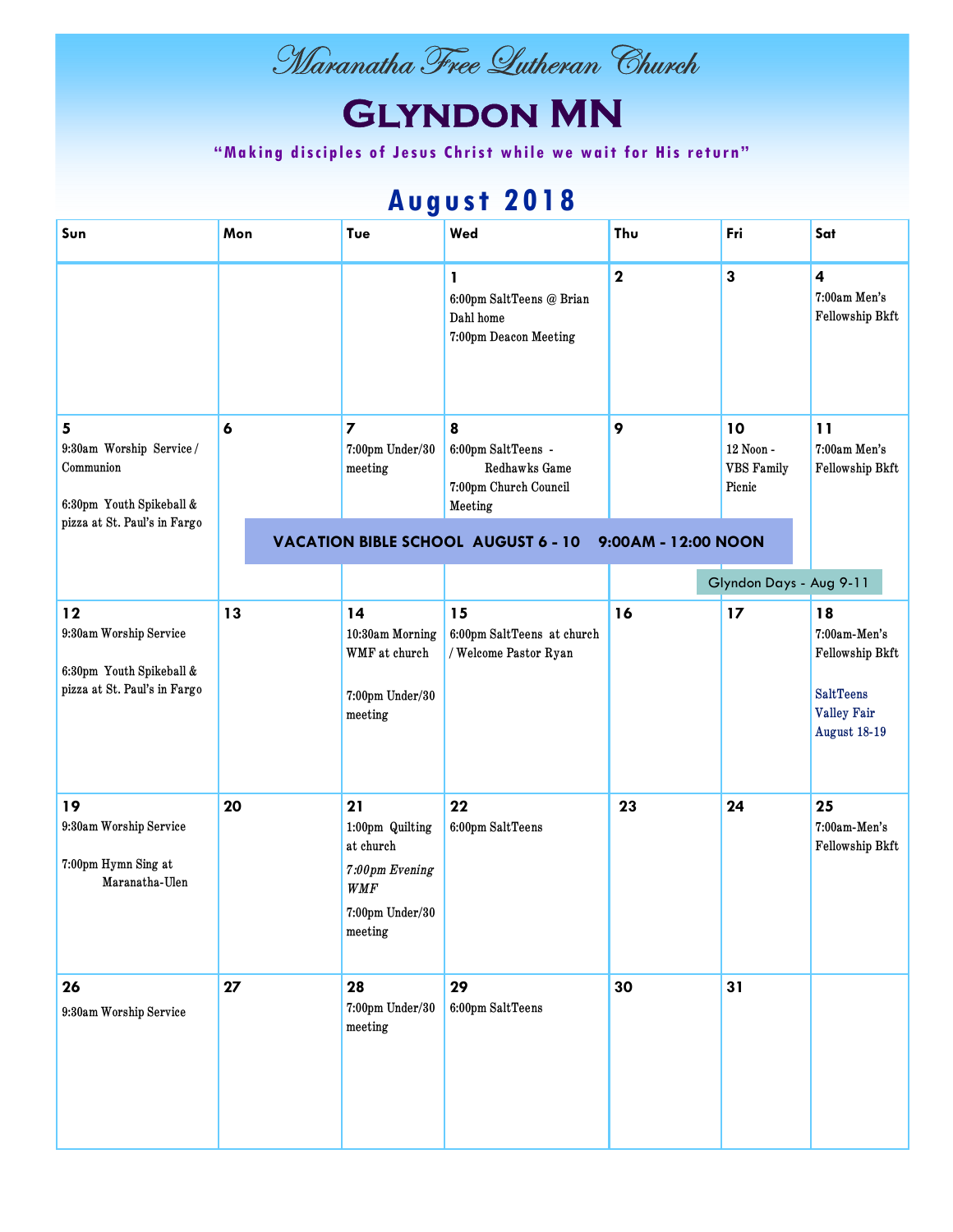

# **ULEN MN**

" Making disciples of Jesus Christ while we wait for His return"

## **August 2018**

| Sun                                                                                                                        | Mon                                                                             | Tue                                 | Wed                                                    | Thu                                                                                                                                | Fri                                                     | Sat                                         |
|----------------------------------------------------------------------------------------------------------------------------|---------------------------------------------------------------------------------|-------------------------------------|--------------------------------------------------------|------------------------------------------------------------------------------------------------------------------------------------|---------------------------------------------------------|---------------------------------------------|
|                                                                                                                            |                                                                                 |                                     | 1<br>7:00pm Bible Study                                | $\mathbf 2$<br>9:30-10:30am Bone<br><b>Builders in Ulen</b><br>Fellowship Hall<br>7:00pm Financial<br>Peace Class at the<br>church | 3                                                       | 4<br>6:30am Men's<br>Bkft & Bible<br>Study  |
| 5<br>9:00am Worship Service /<br>Communion<br>10:30am New Members<br>Class                                                 | 6<br>9:30-10:30am Bone<br><b>Builders</b> in Ulen<br>Fellowship Hall            | $\overline{7}$                      | 8                                                      | 9<br>9:30-10:30am Bone<br><b>Builders</b> in Ulen<br>Fellowship Hall                                                               | 10                                                      | 11<br>6:30am Men's<br>Bkft & Bible<br>Study |
|                                                                                                                            |                                                                                 |                                     | VACATION BIBLE SCHOOL - AUGUST 6 - 10 - 6:30 - 8:30PM  |                                                                                                                                    |                                                         |                                             |
| 12<br>9:00am Worship Service<br>10:30am New Members<br>Class<br>10:30am Christian<br><b>Education Committee</b><br>Meeting | 13<br>9:30-10:30am Bone<br><b>Builders</b> in Ulen<br>Fellowship Hall           | 14<br>7:00pm Church<br>Council meet | 15<br>1:00 - 4:00pm Quilting Day<br>7:00pm Bible Study | 16<br>9:30-10:30am Bone<br><b>Builders</b> in Ulen<br>Fellowship Hall                                                              | 17<br>10:00am<br>EGG Day -<br>(Enjoying<br>God's Gifts) | 18<br>6:30am Men's<br>Bkft & Bible<br>Study |
|                                                                                                                            |                                                                                 |                                     |                                                        |                                                                                                                                    |                                                         | <b>Ulen Turkey Days</b><br>August 17 - 18   |
| 19<br>9:00am Worship Service<br>10:30am New Members<br>Class<br>7:00pm Hymn Sing at the 7:00pm WMF @<br>church             | 20<br>9:30-10:30am Bone<br><b>Builders</b> in Ulen<br>Fellowship Hall<br>church | 21                                  | 22<br>7:00pm Bible Study                               | 23<br>9:30-10:30am Bone<br><b>Builders in Ulen</b><br>Fellowship Hall<br>7:00pm Sunday<br>School Teachers'<br>Meeting              | 24                                                      | 25<br>6:30am Men's<br>Bkft & Bible<br>Study |
| 26<br>9:00am Worship Service<br>10:30am New Members<br>Class                                                               | 27<br>9:30-10:30am Bone<br><b>Builders in Ulen</b><br>Fellowship Hall           | 28                                  | 29<br>7:00pm Bible Study                               | 30<br>9:30-10:30am Bone<br><b>Builders in Ulen</b><br>Fellowship Hall                                                              | 31                                                      |                                             |